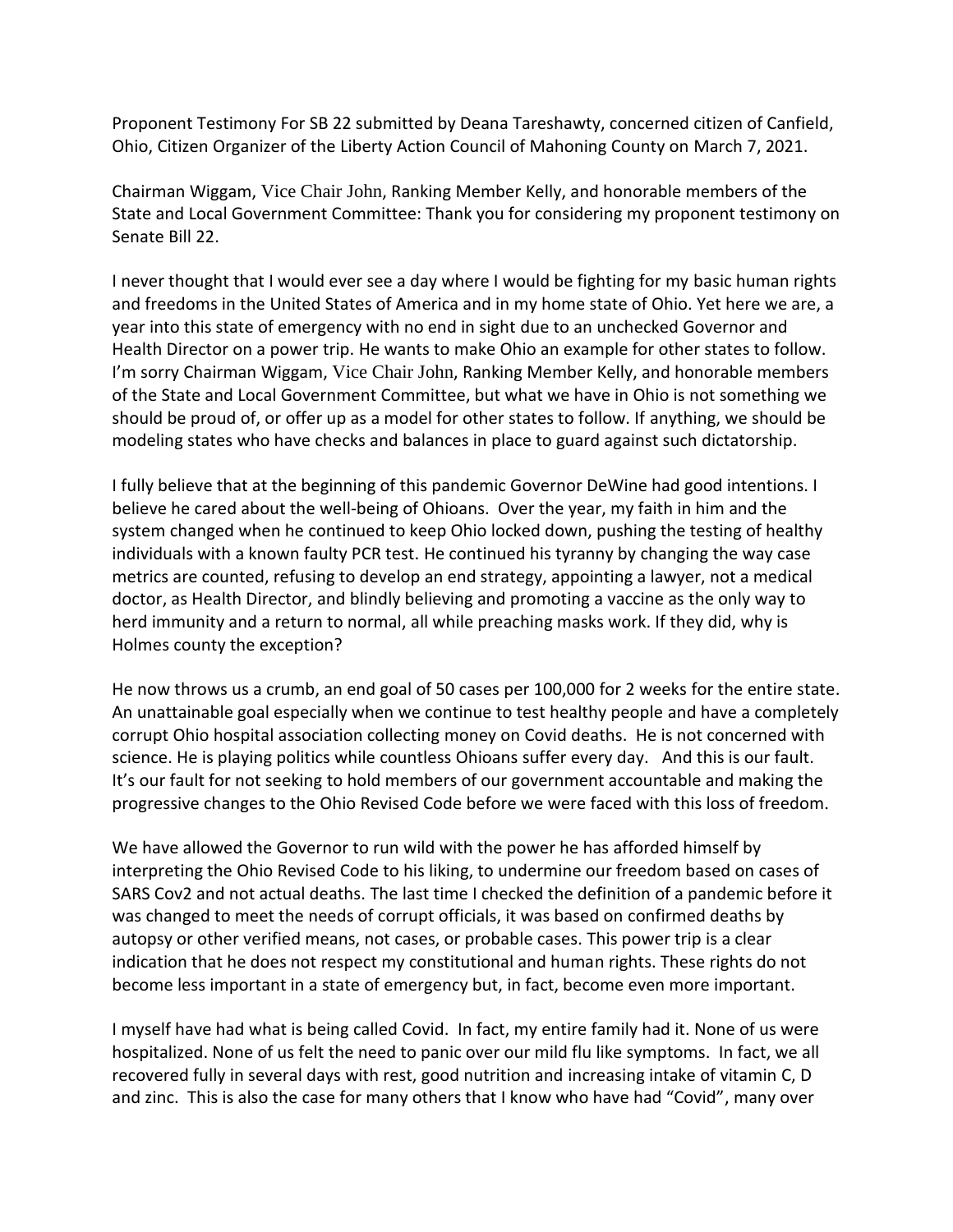the age of 70. From my experience and observations of this "disease", we don't need to be locked down or even vaccinated against it. The real disease here is a corrupted data pool with no transparency or accountability. It is clearly a game and a game of greed. We need a Special Oversight Committee. We need checks and balances. We need to get back to government for the people, by the people.

I do not trust the data being provided to me by my Governor for many reasons. The main reason is that no autopsies have been performed on any person stated as dying of "Covid". How can we know for certain that these deaths are indeed from "Covid"? One of the primary means of establishing causation with respect to any contagion in an epidemic is to autopsy the bodies of the dead. This has been a cornerstone of analysis in past epidemics to determine severity of the outbreak.

Another important reason I do not trust the data provided to me is that of causation. Causation of Covid-19 symptoms from SARS-COV2 has never been proved. Of the small number of studies on this, most say 'probable link' or 'probable causation,' neither of which is proof of causation.

And the final important reason to not trust the data is that there has been a lack of investigation and study into alternative therapies and treatments for Covid. We have been pushed into masks, social distancing and a harmful experimental drug touted as a vaccine.

I am passionate about putting checks and balances into place to safeguard freedom and human rights. My story is not unique. I am among thousands of Ohioans that have been robbed of precious moments and milestones left uncelebrated in life during this past year. The hardest moment was the passing of my father. I buried my father, a Vietnam Veteran, without the celebration that he was due for his service to our country. Ten people were allowed to celebrate his life! There are more than ten people in my immediate family, so some of his grandchildren had to stay home and not say goodbye to him due to the incredible fear placed on the funeral home. They were afraid of being shut down for violating a mandate.

Again, I am among thousands of Ohioans whose business suffered all because of irrational mandates where logic and sound science was not followed. An example of this insanity exists in the lobby of the Riffe Center that holds the House of Representatives . There is a people herding section near the entrance constructed of Plexiglass and PVC pipe. If you observe the plexiglass you will see it is only shoulder to head height. The bottom of the corral is left open suggesting that Covid can only travel at the level of that plexiglass and is intelligent enough to not go below it or travel to the next corral. It is this type of insanity that the Governor and the health director are responsible for and needs to be stopped. Making children sit for eight hours a day in class, masked and surrounded by plexiglass is insanity. Children are not supposed to be carriers of this "disease", so why do we treat them as if they were? Why? Because we are living in fear of a virus with a 99% survival rate. Is that rational? Is this scientific? Was this brought to the public and the legislature to decide how to get kids safely back to school? No. One or two people made a decision that impacts roughly 1.7 million Ohio school children.